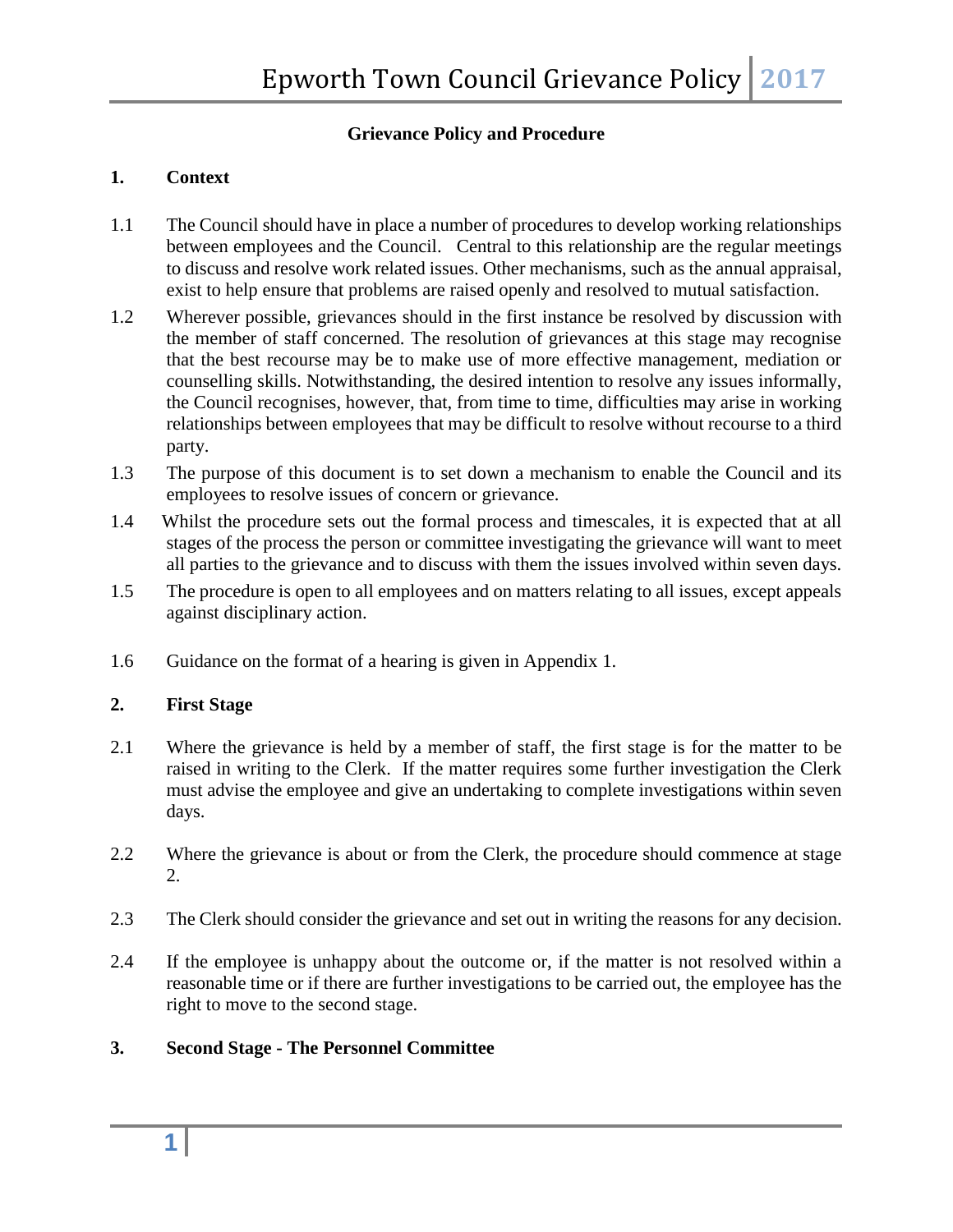- 3.1 Where the matter cannot be resolved by the Clerk or the grievance is about or from the Clerk, the matter should be dealt with by an appointed committee – the Personnel Committee. The second stage is a complaint to the committee in writing setting out the reasons for the complaint. The committee must set out in writing the reasons for any decision. If the matter requires some further investigation the Personnel Committee must advise the employee and give an undertaking to complete investigations within seven days.
- 3.2 The mechanism for the hearing is contained in Appendix 1.

### **4. Third Stage – Appeal to the Council**

- 4.1 The Council may hear an appeal if:
	- the length of time that the Personnel Committee has taken to arrive at a decision is unreasonable
	- there has been a failure to consider new evidence or evidence of witnesses
	- there has been a fundamental flaw in the procedure
	- the decision cannot be regarded as fair and reasonable in the light of the evidence available
	- there was not a proper investigation of the facts
- 4.2 The Council, minus those members of the Personnel Committee, will be provided with all the papers concerning the complaint and will notify the employee of whether the appeal will be heard, the likely timescale for considering the appeal and will make a decision about the complaint within a reasonable timescale. The outcome of an appeal to the Council shall be final.

#### **5. Putting The Case**

5.1 An employee should provide as much information as possible at the initial stage of a grievance, and set out clearly the details of the events, times, other persons involved and the reasons for the complaint. A failure to provide full information at the outset is likely to lead to the need for further investigations and a less speedy resolution to a grievance which is not in anyone's best interests.

#### **6. Right to be accompanied**

The employee has a statutory right to be accompanied to grievance hearings and appeals by a companion. The statutory right is to be accompanied by a fellow worker, a trade union representative, or an official employed by a trade union. A trade union representative who is not an employed official must have been certified by their union as being competent to accompany a worker. The Council will consider other reasonable and appropriate persons as a companion, such as a partner or spouse, if the employee is the sole employee; where it would be inappropriate for another employee to act in the capacity or where the employee is not a member of a trade union.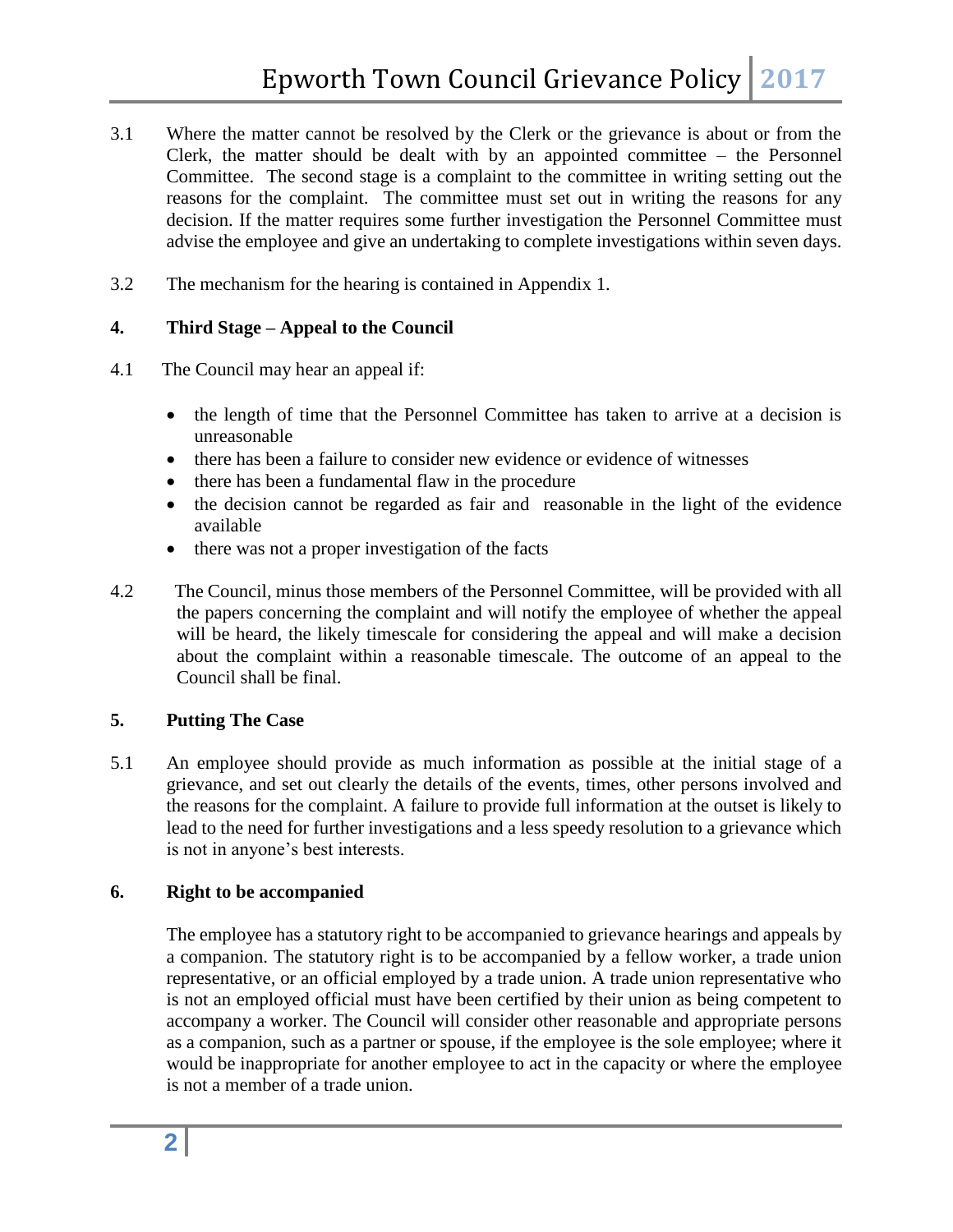6.1 At all meetings a written record will be made and a copy sent to the employee.

### **7. Advice and Guidance**

7.1 Employees seeking advice and guidance on the scope and use of the Grievance Procedure should contact the Clerk.

### **8. Other Grievances**

8.1 This procedure should not be used by employees whose grievance is related to an issue that falls within the remit one of the regulatory bodies.

#### **9 Review**

9.1 This procedure will be reviewed annually to ensure that it continues to meet organisational objectives, reflects statutory requirements, best practice and our quality standards.

# **Appendix 1**

### **The Hearing Process**

- 1.1 Conduct of the Meeting. The meeting shall be opened by the Chair of the Personnel Committee who will:
	- Explain that the hearing is being convened under the Council's procedure
	- Outline the reasons for the hearing (i.e. the concerns that have been made)
	- Introduce all parties concerned
	- Explain the process to be followed
- 1.2 The person raising the grievance will introduce their case referring to any documentary evidence or witness statements as relevant and accepted by the Personnel Committee
- 1.3 At the completion of the presentation, members of the Personnel Committee may ask questions.
- 1.4 The person raising the grievance may then call their witnesses (if appropriate). Those witnesses will be invited by the Chairman to give their evidence.
- 1.5 The person raising the grievance, or their companion, may ask questions of the witnesses in order to fully explore the evidence they have given.
- 1.6 Members of the Personnel Committee may ask questions.
- 1.7 Witnesses will be asked to withdraw.